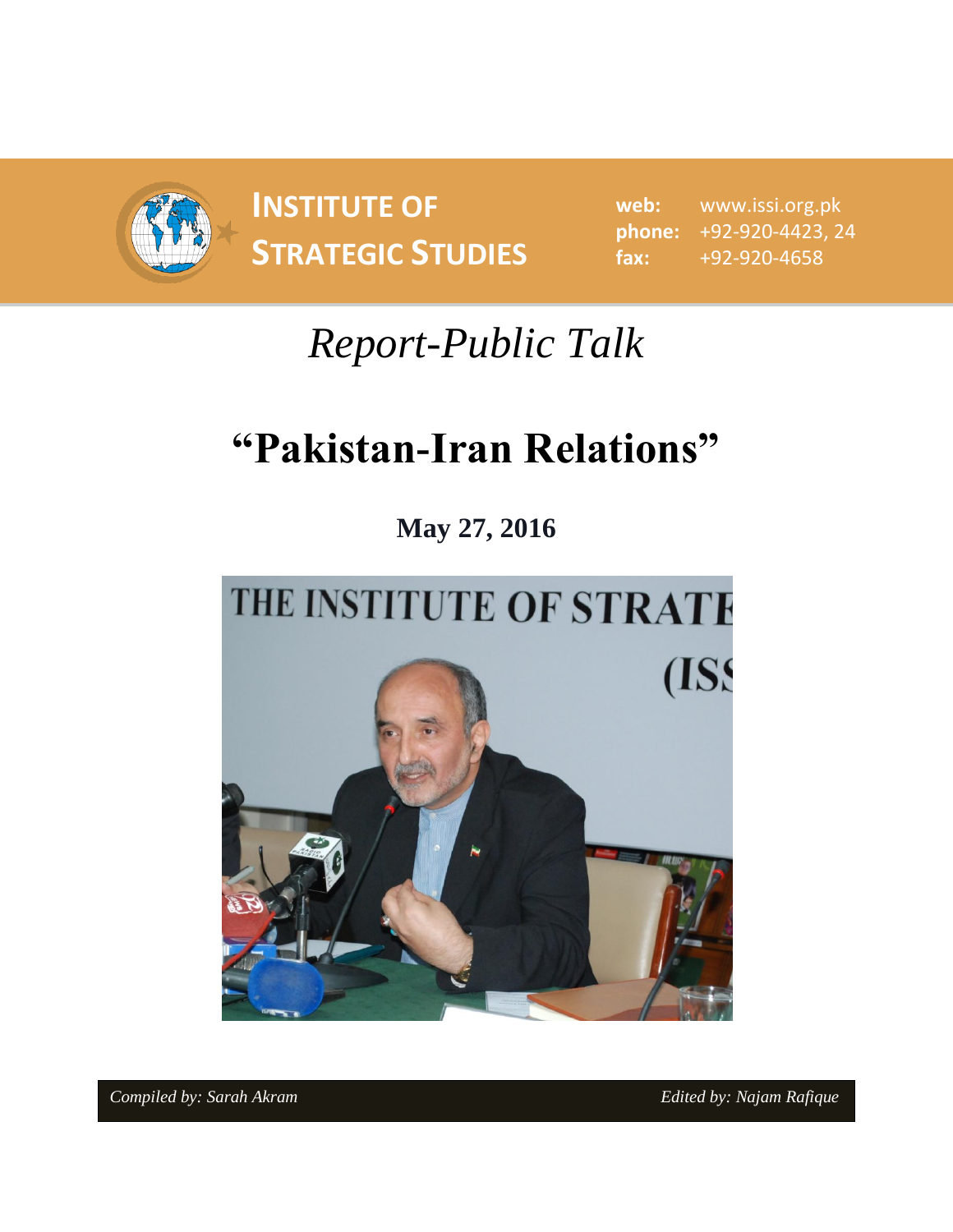## **Pictures of the Event**

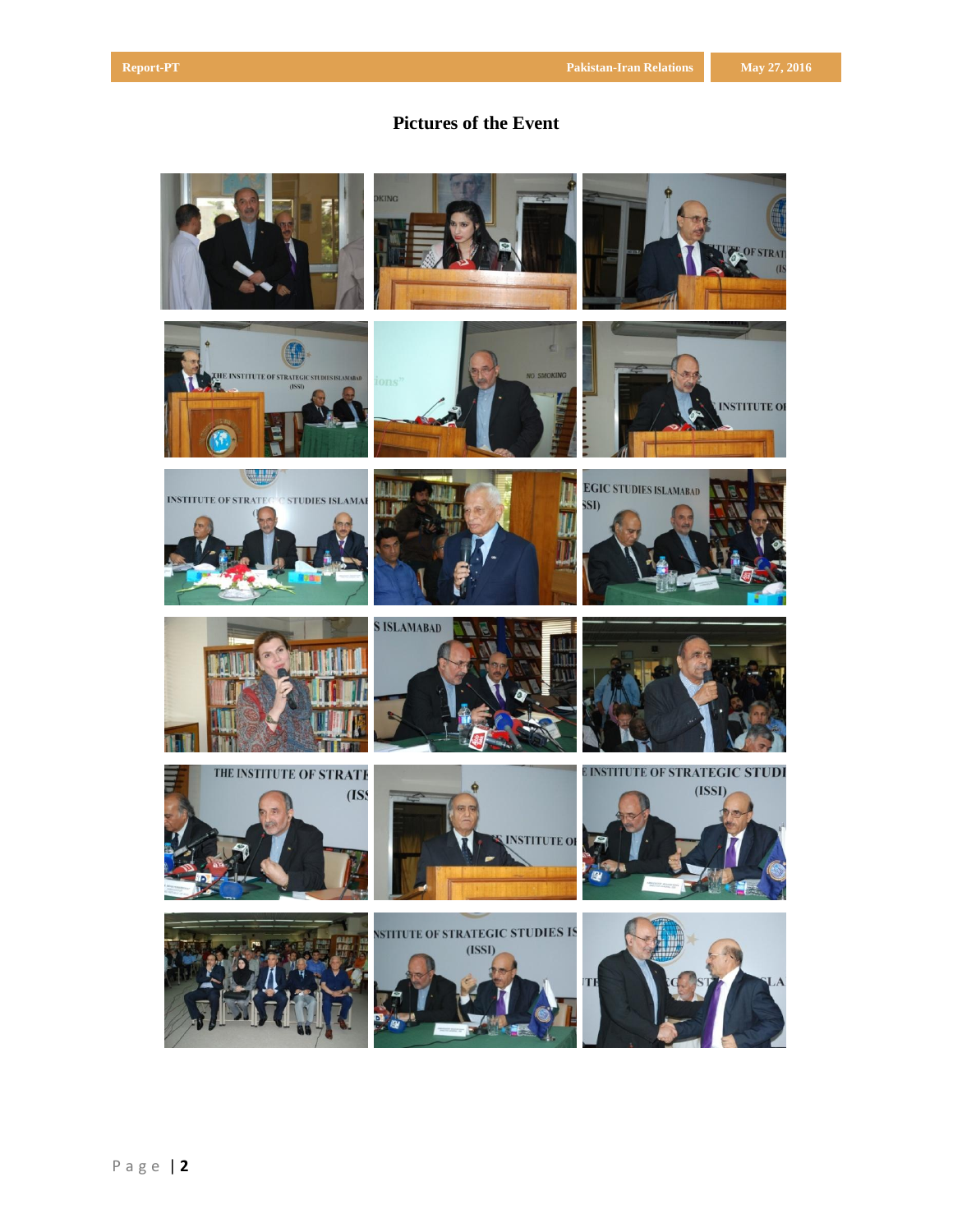### **Pakistan-Iran Relations**

The Institute of Strategic Islamabad (ISSI) organised a Public Talk on "Pakistan-Iran Relations" on May 27, 2016. The distinguished speaker on the occasion was, H.E. Mehdi Honardoost, Ambassador of the Islamic Republic of Iran to Pakistan. The talk was held under the ISSI's Ambassador's Platform forum.

Ambassador Masood Khan, Director General ISSI in his welcome remarks highlighted that Pakistan and Iran enjoy very warm relations that were anchored on very strong foundations. Both countries are neighbours and have religious, ethnic, cultural and linguist bonds. In the recent past, the leaderships of both sides have exchanged visits and through this new beginning, both countries are trying to form a new relationship post-US-UN sanctions. He stated that in the economic realm, the Iranian-Pakistan (IP) gas pipeline is considered to be a flagship project between the two countries and needs swift implementation. He went on to say that Pakistan needs Iranian steel, oil and gas and iron and electricity and there are plans to build industrial sites inside Pakistan, particularly for petro-chemical storage for which Iran has promised to help with infrastructure development. Likewise, Pakistani products particularly textiles, surgical instruments, sports goods, and agriculture products also have a huge market in Iran. The Ambassador stated that there have been deliberate efforts to increase bilateral trade to \$5 billion by 2021. Pakistan also wants to connect Iran to the China-Pakistan Economic Corridor (CPEC), and both Iran and China have shown interest in this. He went on to say that Gwadar and Chabahar do not have to be rivals, but in fact become sister ports. Both countries share a unique economic geography: they are neighbours, they have contiguous territories; and are therefore very keen to cement their economic partnerships. In fact, Pakistan should think of its western corridor passing through Iran going upwards north to Central Asia and Moscow, and westwards towards Turkey and Europe. Hence, Tehran is a conduit for Pakistan and any development in Iran does not mitigate development in Pakistan. Ambassador Masood stated that Pakistan wants to see peace and stability in the region. Both Iran and Kingdom of Saudi Arabia (KSA) are eminent and most important countries in the Organisation of Islamic Cooperation (OIC) and Pakistan wants harmony to prevail.

H.E. Mehdi Honardoost said that Pakistan and Iran are two important countries of the region, they share political and cultural ties. Any relationship between the two nations should be tangible, and trade and economy are important components for achieving this. He stated that the present trade figures do not depict the trade potential that both countries possess. He cited the recent visit by the Iranian President Dr. Hassan Rouhani as a milestone, because it brought many issues to the forefront - most of these concentrated on trade and business. As a result, many channels have been activated between the two countries. Among the various MOUs and agreements that were signed, the connectivity of the private sectors of both countries was an important one. He pointed out that in a few months, the Joint Economic Commission would meet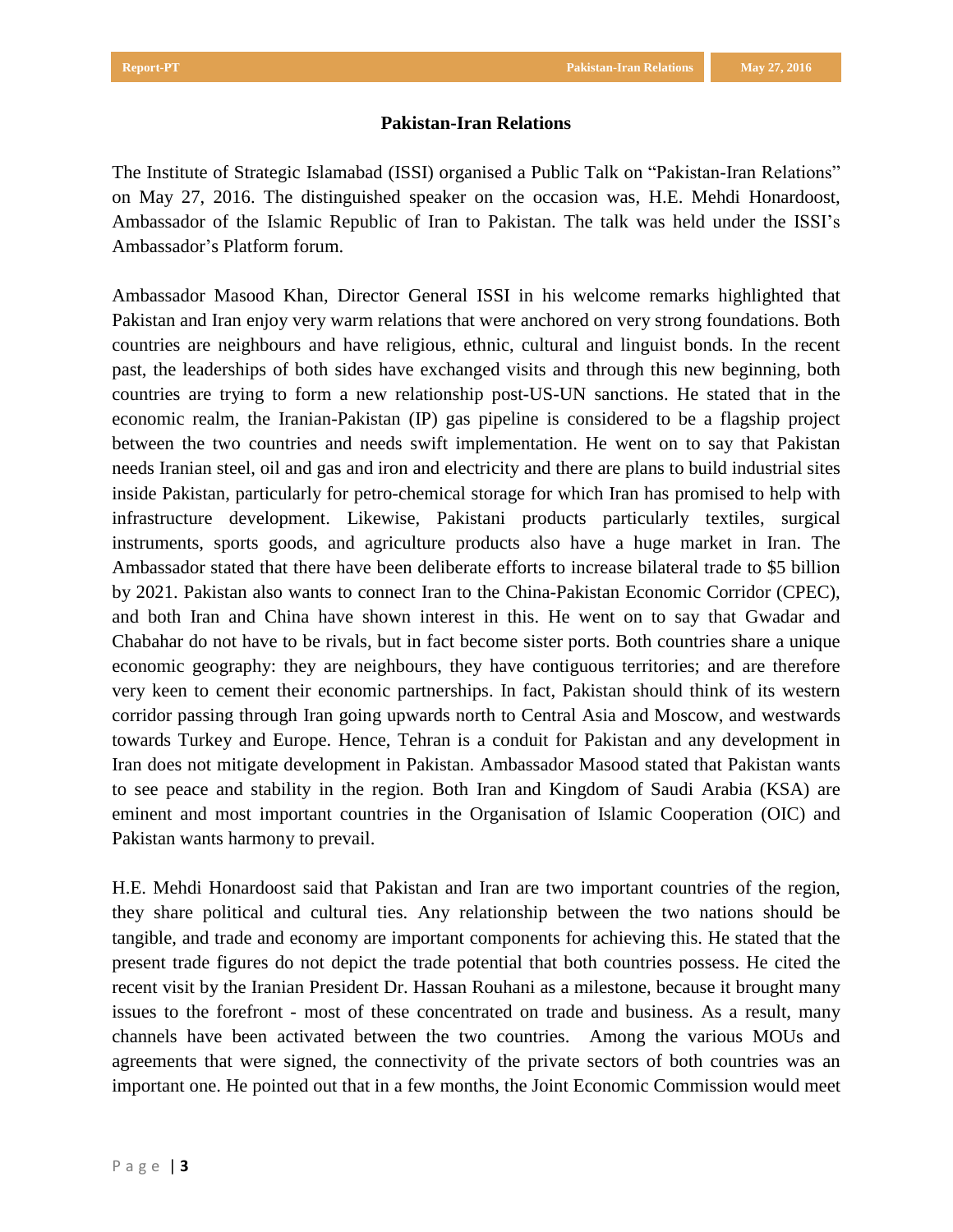in a new atmosphere post sanctions. The Ambassador stated that border management is very important, not only with regard to trade, but because it will help settle many other issues faced by the two countries. Hence, a better life for the people along the border was essential. He emphasised creation of new jobs because of the youth bulge in both countries. Ambassador Honardoost pointed out that though Gwadar and Chabahar have been called rivals, there was no competition between the two harbours. In fact, he stated that more connectivity and cooperation was needed. Along with cordial relations in politics and culture, both countries should promote trade relations. He went on to cite a number of projects between the countries. On top of the list, he stated, was the Iran-Pakistan (IP) gas pipeline project, which he said, has the most benefits in terms of both safety and cost and will help put the economy of Pakistan on the launching pad. He pointed out that despite the criticism this project has faced, both Pakistan and Iran are in agreement and they should go ahead with the successful completion of the IP project. Iran has already completed the pipeline on its side of the border, and was waiting for Pakistan to turn on the tap. He also mentioned the Power Transmission Project and hoped that there would be an increase in power supply from 74 MW to 100MW, and gradually, to 3000 MW.

The Ambassador stated that both Pakistan and Iran are the two biggest Islamic countries in the region, and hence have a lot of responsibilities to shoulder. Both countries can work together for a better future not only for the better future of their respective nations, but also for the entire region. He stated that international terrorism and narcotics are major concerns and that International bodies should be more active for the peace and stability between Muslim countries. He said his government believed that nobody could drive a wedge between Iran and its neighbours. Leaders of both Pakistan and Iran share similar views and approaches to international events and developments. He acknowledged Pakistan's role as a wise mediator when tensions between KSA and Iran arose in 2015, and said that regional cooperation is the only way for settling all the matters between the two countries. He said that all sources exist for a better cooperation platform. The future is bright and clear and holds good prospects for both countries.

During the very enlightening question and answer session, Ambassador Honardoost stated that Iran will never allow its soil to be used against any country and that Iran considers all of Pakistan's concerns as its own. He emphasised that there was no ambiguity about this stance. In response to another question, he replied that the recent agreement between Afghanistan, Iran and India is in no way a threat to the Gwadar port and in future, both Chabahar and Gwadar will act as sister ports, providing connectivity and linking the region. He said that Iran had previously offered Pakistan to link with the Chabahar port, and the doors are always open for Pakistan to link with Chabahar.

He also stated that in order to ensure safe borders, Pakistan and Iran need to work together and that terrorism has parents, which are illiteracy and poverty. Moreover, he said that in Islam, you